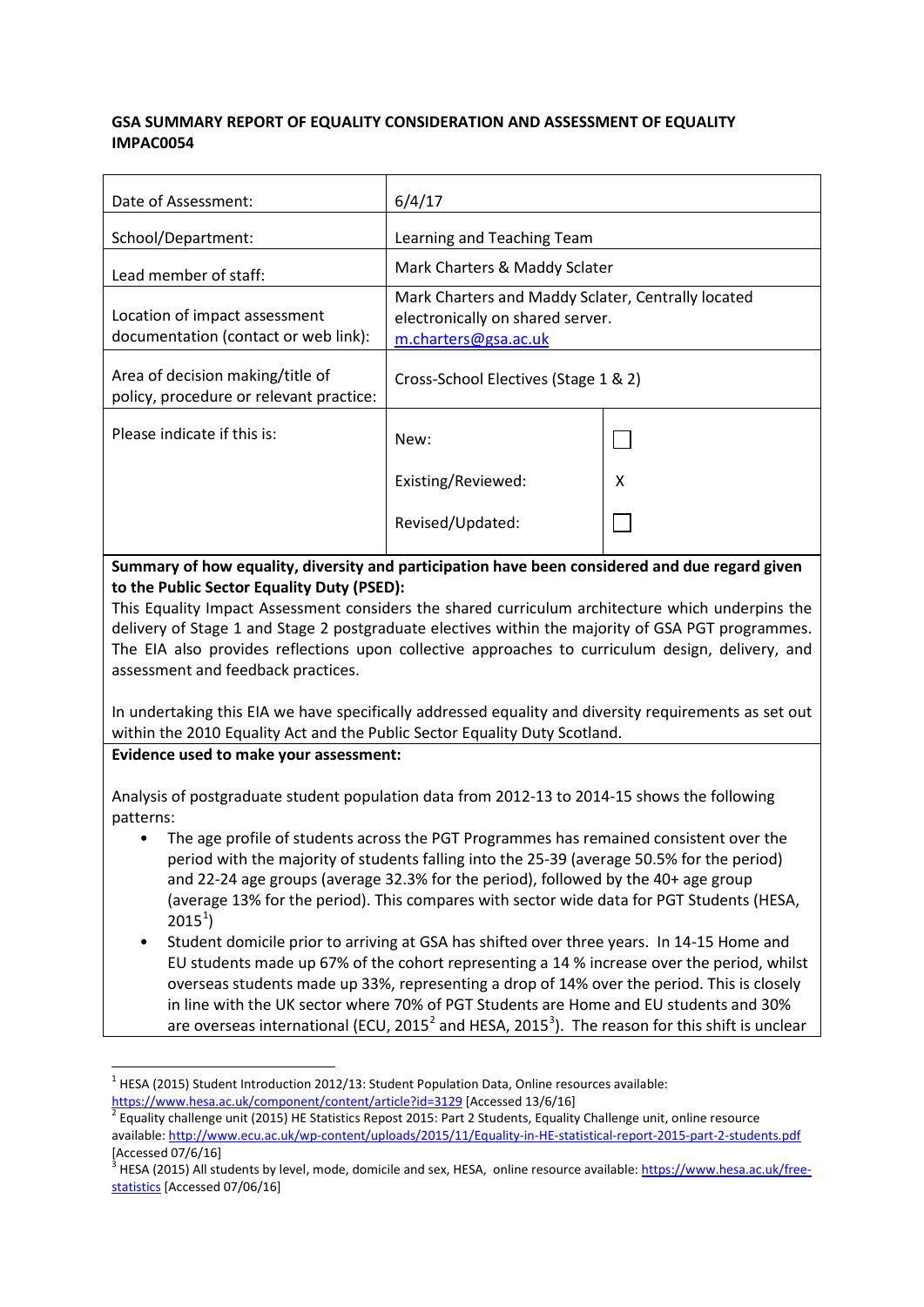and will require further examination. Student population data is reviewed as part of the PMAR Process and the L&T team will continue to monitor this shift however it should be noted that the L&T Team have no control over programme recruitment.

- Whilst the overall number of students on the PGT Programme has risen by 45% over the period, there has been a decline in the representation of BME students, falling from 63% in 12-13 to 26% in 13-14 and 24% in 14-15. The reason for this shift is unclear and will require further examination. Student population data is reviewed as part of the PMAR Process and the L&T team will continue to monitor this shift however it should be noted that the L&T Team have no control over programme recruitment.
- The student gender profile has remained consistent over this period, with female students representing an average of 60%, of the cohort. It is noted that data in respect of trans and transgender students is not currently captured. This is in line with the sector norms at PGT level (HESA, 2015 $^4$  $^4$ )
- The number of students who declared a disability has risen by 3% over the period and sits at 14%. This is well above the national reporting threshold of student's self disclosure of disability which sits at around 8% (HESA, 201[5](#page-1-1) $5,6$  $5,6$ ).

PGT Programme statistics are not disaggregated by elective and small elective numbers makes reporting at that level problematic in maintaining student anonymity. However, actions in respect of student feedback and programme monitoring will support the identification of any equality impact related trends within elective provision.

It is noted that no formal student feedback is currently available to inform this impact assessment and actions will be implemented to ensure that student feedback informs future review and development of PGT electives (see below).

Alongside this data the Learning and Teaching team have engaged with elective tutors in considering the Aims and Intended Learning Outcomes (ILOs) as part of their EIA process. The outcomes of course level EIAs have informed thinking in relation to this EIA as has engagement with the wider sector and research in considering curricular alignment, as detailed through the below analysis. Course EIA's indicated a number of central actions relating to the coordination of electives and processes in place to support student learning. As a result we have taken the decision to undertake a full EIA of all Stage 1 Cross-School Electives and thus present an updated assessment in this paper.

## **Outline any positive or negative impacts you have identified:**

## 1 **Potential for positive impact identified across the Cross-School Elective Provision**

i) **Interdisciplinary Learning**: The Stage 1 electives introduce students to a range of research methods and approaches working within a common set of curriculum aims and intended learning outcomes. Stage 2 electives offer student the opportunity to learn in discipline areas outside of their core practice and programme or to engage in electives aligned with their core disciplinary needs. This provision offers students opportunities to engage in interdisciplinary learning to inform and shape their development as creative practitioners, whist providing options for students to engage in more discipline and programme aligned

<span id="page-1-0"></span><sup>&</sup>lt;sup>4</sup> HESA (2015) All students by level, mode, domicile and sex, HESA, online resource available[: https://www.hesa.ac.uk/free-](https://www.hesa.ac.uk/free-statistics)

<span id="page-1-1"></span>[statistics](https://www.hesa.ac.uk/free-statistics) [Accessed 07/06/16]<br><sup>5</sup> HESA (2015) Full-time students by subject, level, sex, age, disability and ethnicity, HESA, online resource available: <https://www.hesa.ac.uk/free-statistics></u> [Accessed 07/06/16]<br><sup>6</sup> HESA (2015) Part-time students by subject, level, sex, age, disability and ethnicity, HESA, online resource available:

<span id="page-1-2"></span><https://www.hesa.ac.uk/free-statistics> [Accessed 07/06/16]